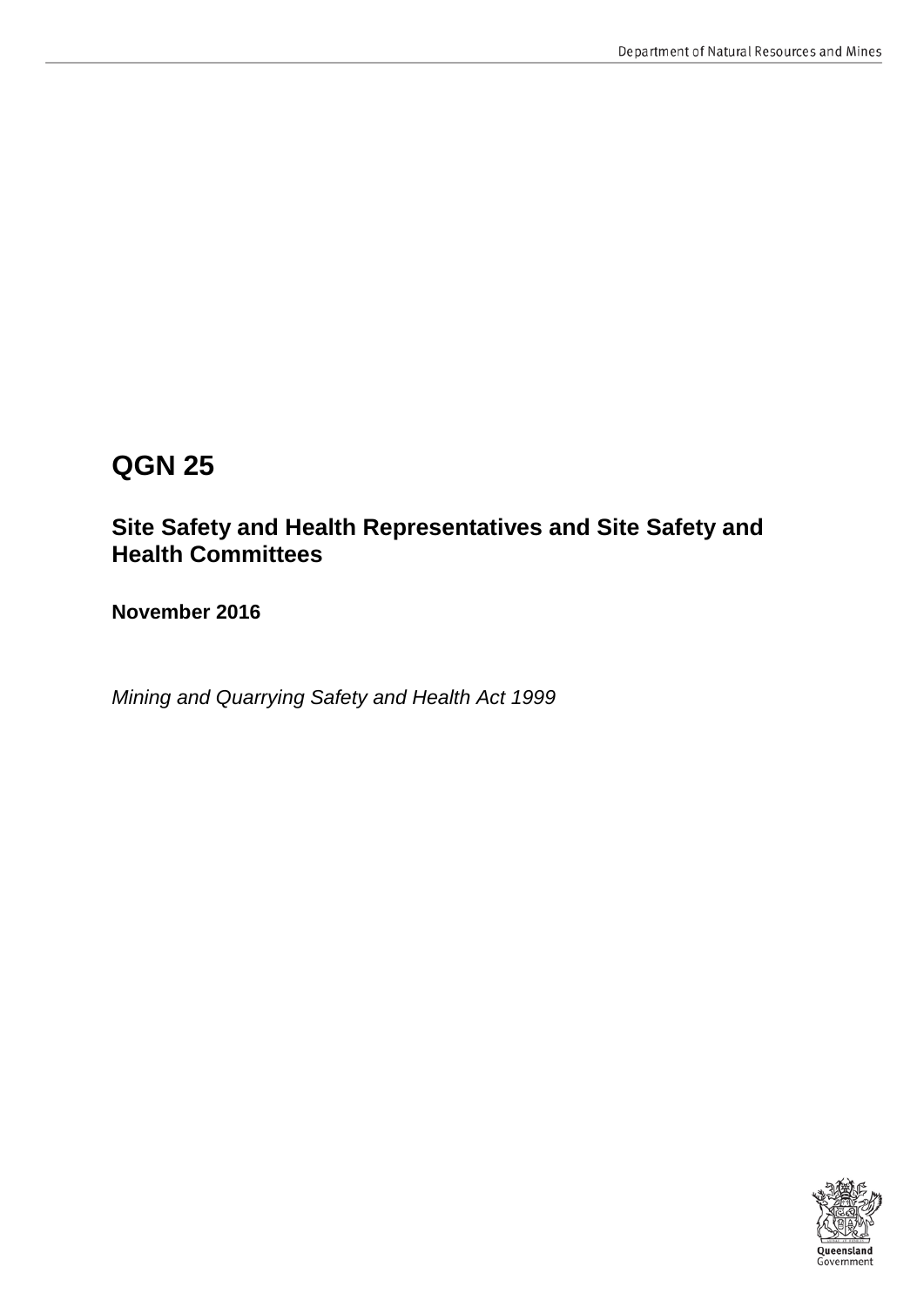This Guidance Note has been issued by the Mines Inspectorate of the Department of Natural Resources and Mines (DNRM). It is not a Guideline as defined in the *Mining and Quarrying Safety and Health Act 1999* (MQSHA). In some circumstances, compliance with this Guidance Note may not be sufficient to ensure compliance with the requirements in the legislation. Guidance Notes may be updated from time to time.

To ensure you have the latest version, check the DNRM website: [https://www.business.qld.gov.au/industry/mining/safety-health/mining-safety-health/legislation](https://www.business.qld.gov.au/industry/mining/safety-health/mining-safety-health/legislation-standards-guidelines)[standards-guidelines](https://www.business.qld.gov.au/industry/mining/safety-health/mining-safety-health/legislation-standards-guidelines) or contact your local Inspector of Mines.

| <b>North Region - Townsville</b> | North Region - Mount Isa            | <b>North Region - Atherton</b>                |
|----------------------------------|-------------------------------------|-----------------------------------------------|
| PO Box 1752                      | PO Box 334                          | PO Box 210                                    |
| MC Townsville Q 4810             | Mount Isa Q 4825                    | Atherton Q 4883                               |
| P (07) 4447 9248                 | P (07) 4747 2158                    | P (07) 4095 7023                              |
| Fax (07) 4760 7400               | Fax (07) 4743 7165                  | Fax (07) 4091 2844                            |
| tsvmines@dnrm.qld.gov.au         | isamines@dnrm.gld.gov.au            | tsvmines@dnrm.qld.gov.au                      |
|                                  |                                     |                                               |
|                                  |                                     |                                               |
| <b>South Region</b>              | <b>Central Region - Rockhampton</b> |                                               |
| PO Box 1475                      | PO Box 3679                         | <b>Central Region - Mackay</b><br>PO Box 1801 |
| Coorparoo Q 4151                 | Red Hill Q 4701                     | Mackay Q 4740                                 |
| P (07) 3330 4272                 | P (07) 4936 0184                    | P (07) 4999 8512                              |
| Fax (07) 3405 5346               | Fax (07) 4938 4331                  | Fax (07) 4953 2761                            |
| sthmines@dnrm.gld.gov.au         | rockyminesinsp@dnrm.gld.gov.au      | minesmackay@dnrm.gld.gov.au                   |

This publication has been compiled by the Mines Inspectorate, Mines Safety and Health, Department of Natural Resources and Mines.

#### © State of Queensland, 2015

The Queensland Government supports and encourages the dissemination and exchange of its information. The copyright in this publication is licensed under a Creative Commons Attribution 3.0 Australia (CC BY) licence.

Under this licence you are free, without having to seek our permission, to use this publication in accordance with the licence terms.



You must keep intact the copyright notice and attribute the State of Queensland as the source of the publication.

Note: Some content in this publication may have different licence terms as indicated.

For more information on this licence, visit http://creativecommons.org/licenses/by/3.0/au/deed.en

The information contained herein is subject to change without notice. The Queensland Government shall not be liable for technical or other errors or omissions contained herein. The reader/user accepts all risks and responsibility for losses, damages, costs and other consequences resulting directly or indirectly from using this information.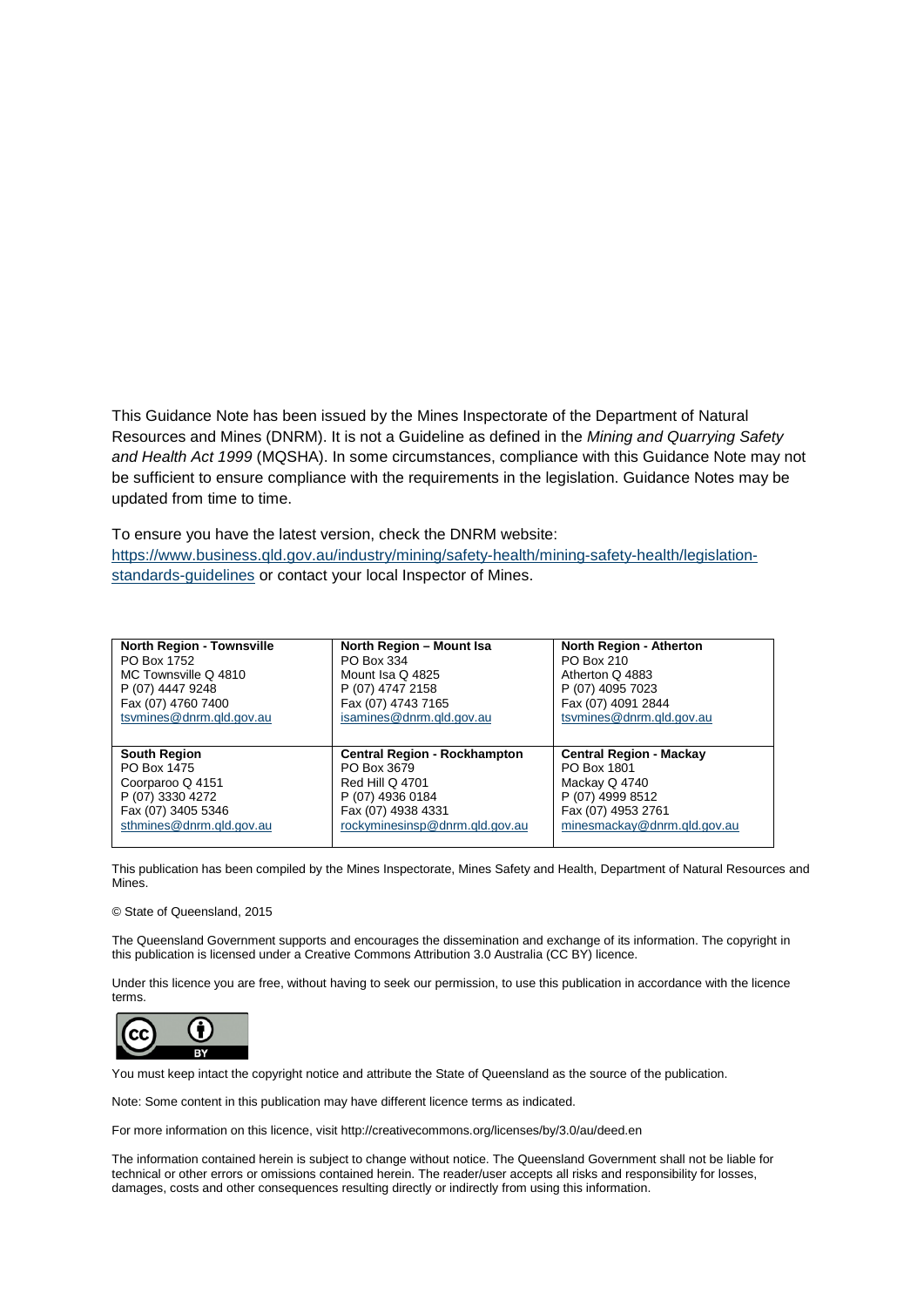## <span id="page-2-0"></span>**Preface**

The Objects of the *Mining and Quarrying Safety and Health Act 1999* (Act) are to protect the safety and health of persons at mines and the persons who may be affected by mines; and require that the risk of injury or illness to any person resulting from operations is at an acceptable level.

The provision of site safety and health representative's (SSHRs) and site safety and health committees (SSHCs) to represent the interests of workers to ensure the Site Senior Executive (SSE) develops and implements an adequate and effective Safety and Health Management System (SHMS) is an aid in achieving the Act's objectives.

The Act also seeks to achieve cooperation between the Operator, SSE and workers to achieve the objectives of the Act. The selection or election of an SSHR and establishment of an SSHC is a way to achieve this cooperation.

The legislation quoted in this guidance note is not exhaustive, and all persons with obligations should refer to the *Mining and Quarrying Safety and Health Act 1999* and the Mining and Quarrying Safety and Health Regulation 2001 (Regulation). The current legislation can be found at:

<https://www.legislation.qld.gov.au/LEGISLTN/CURRENT/M/MiningQuaSHA99.pdf>

<https://www.legislation.qld.gov.au/LEGISLTN/CURRENT/M/MiningQuaSHR01.pdf>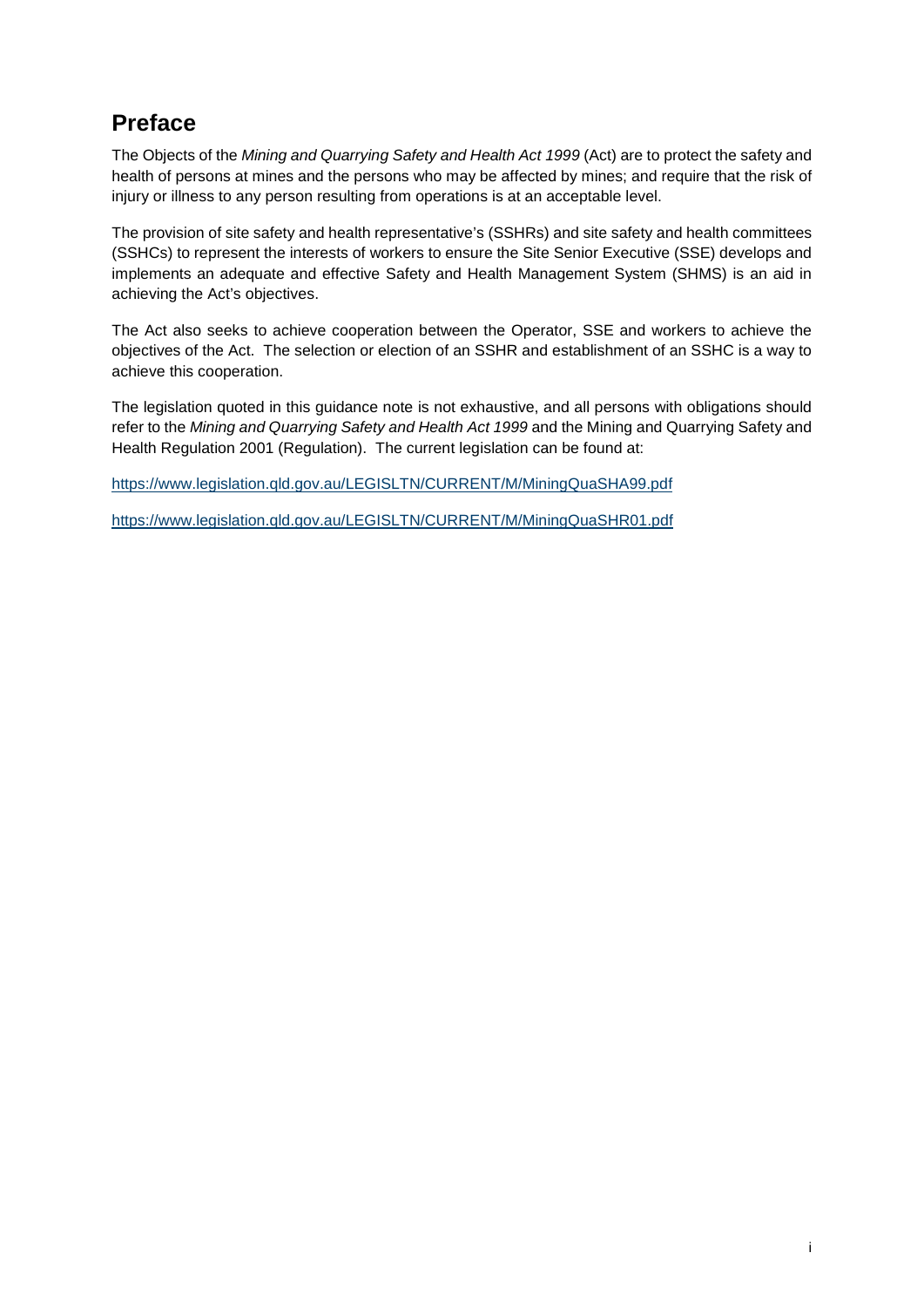### **Table of contents**

| 1     |                                                                         |
|-------|-------------------------------------------------------------------------|
|       |                                                                         |
|       |                                                                         |
| 2     | Wherever possible, these two processes should be kept separate. General |
|       |                                                                         |
|       |                                                                         |
| 2.1.1 |                                                                         |
|       | 2.1.2                                                                   |
|       | 2.1.3                                                                   |
|       | 2.1.4                                                                   |
|       | 2.1.5                                                                   |
| 3     |                                                                         |
|       |                                                                         |
|       |                                                                         |
|       |                                                                         |
| 4     |                                                                         |
|       |                                                                         |
|       |                                                                         |
|       |                                                                         |
| 4.3.1 |                                                                         |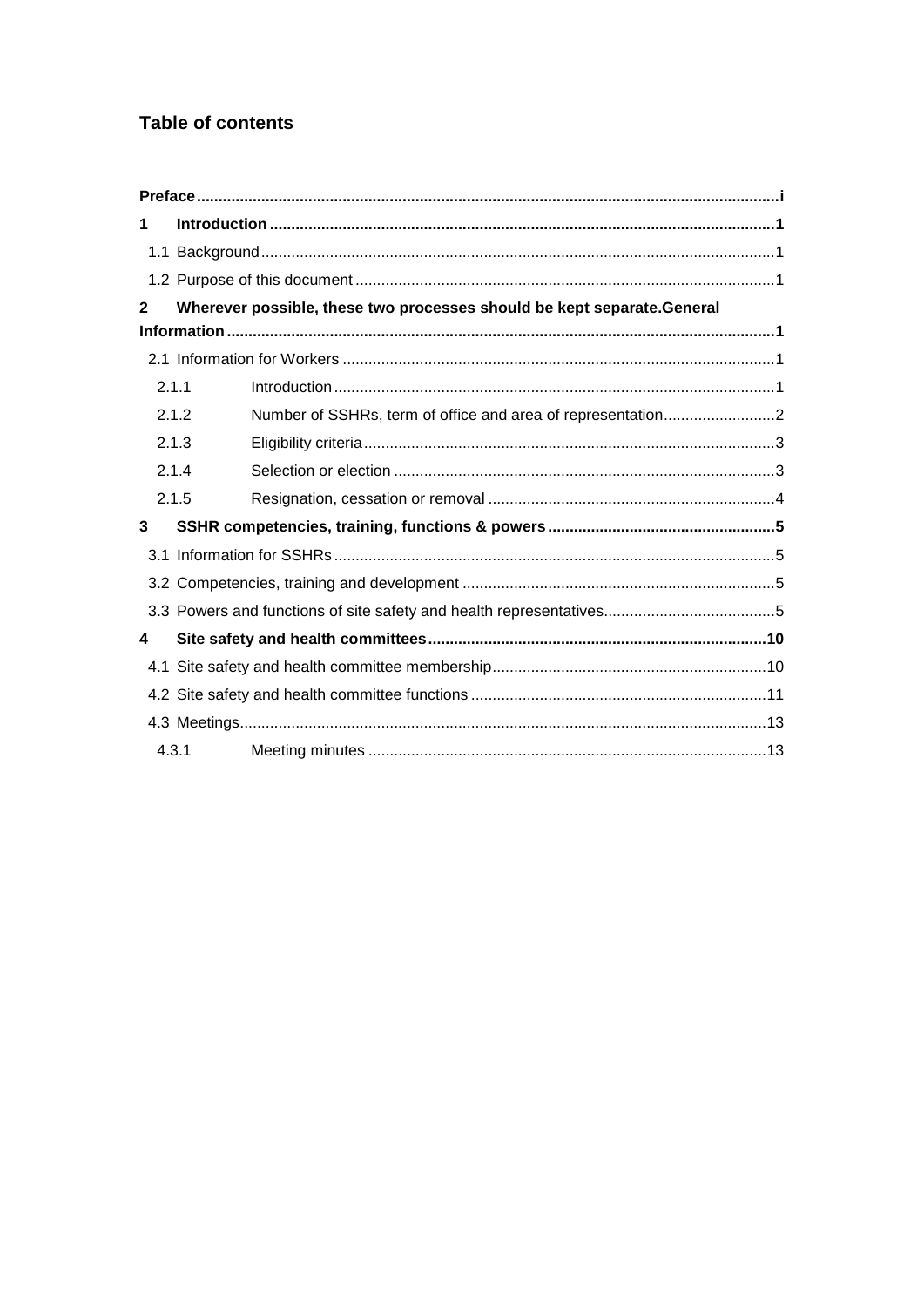## <span id="page-4-0"></span>**1 Introduction**

### <span id="page-4-1"></span>**1.1 Background**

The foundation of a safe and healthy workplace is an adequate and effective SHMS. While the SSE has the obligation to develop and implement the SHMS there is provision within the Act to have SSHR(s) take action when it is believed that the SHMS is not adequate or effective.

This should be a cooperative process and at all times must be done in consultation with all stakeholders, with the aim being to improve the SHMS.

The role of the SSHR is to represent workers in relation to safety and health matters and not industrial relations or human resource management matters.

### <span id="page-4-2"></span>**1.2 Purpose of this document**

The purpose of this guidance note is to provide information to metalliferous mines and quarries about the roles, functions and powers of SSHRs and SSHCs as per the Act Part 7.

The Act Part 7 doesn't apply to safety roles and safety committees that have been established as part of the SSE's SHMS.

Wherever possible, these two processes should be kept separate

## <span id="page-4-3"></span>**2 General Information**

### <span id="page-4-4"></span>**2.1 Information for Workers**

The SSE should encourage the selection and election of SSHRs but workers must decide if SSHRs are required. Workers may decide to select or elect SSHRs at any time during the life of the mine.

Once selected or elected, the SSHR should ask the SSE to establish a SSHC. This will aid consultation and cooperation so issues that may arise with the SHMS can be addressed in a timely manner.

### <span id="page-4-5"></span>**2.1.1 Introduction**

When considering being an SSHR, workers should be aware that the role, while it can be very rewarding, can also be very challenging.

As an SSHR you have been recognised by your fellow workers as the best person to represent them when they believe the SHMS is not adequate or effective.

An SSHR is a worker on site representing other workers. Any person who works onsite is considered a worker including contractors, supervisors, managers and the SSE. While not excluded from being elected as an SSHR, it is recommended that workers who are part of the management structure for the mine (refer Act S.50) should not hold this position.

An SSHR should possess some if not all of the following personal characteristics:

- be prepared to represent the interests of all workers
- be tenacious and follow through on Safety and Health issues
- be passionate about the health and safety of workers
- care about workers and the safe operation of the mine
- have the courage to stand up for the interests of workers
- be able to work constructively with:
	- o workers
	- o supervisors
	- o SSE
	- o mining safety and health inspectors
	- o district workers representative (DWR), and
	- o other stakeholders
- be impartial and fair
- be able to see different points of view
- understand and act on the merits of an issue
- be able to examine the effectiveness of a SHMS
- be able to examine procedures and standard work instructions that make up the SHMS
- be able to read and write to a level that enables them to fulfil their functions and exercise their powers
- be able to communicate to individuals and groups
- be able to stay focused on ensuring risk is at an acceptable level
- be able to discuss and define the problem and solution with workers, the SSE, Safety Committee(s), fellow SSHR(s) and other stakeholders
- be able to promote solutions rather than confrontation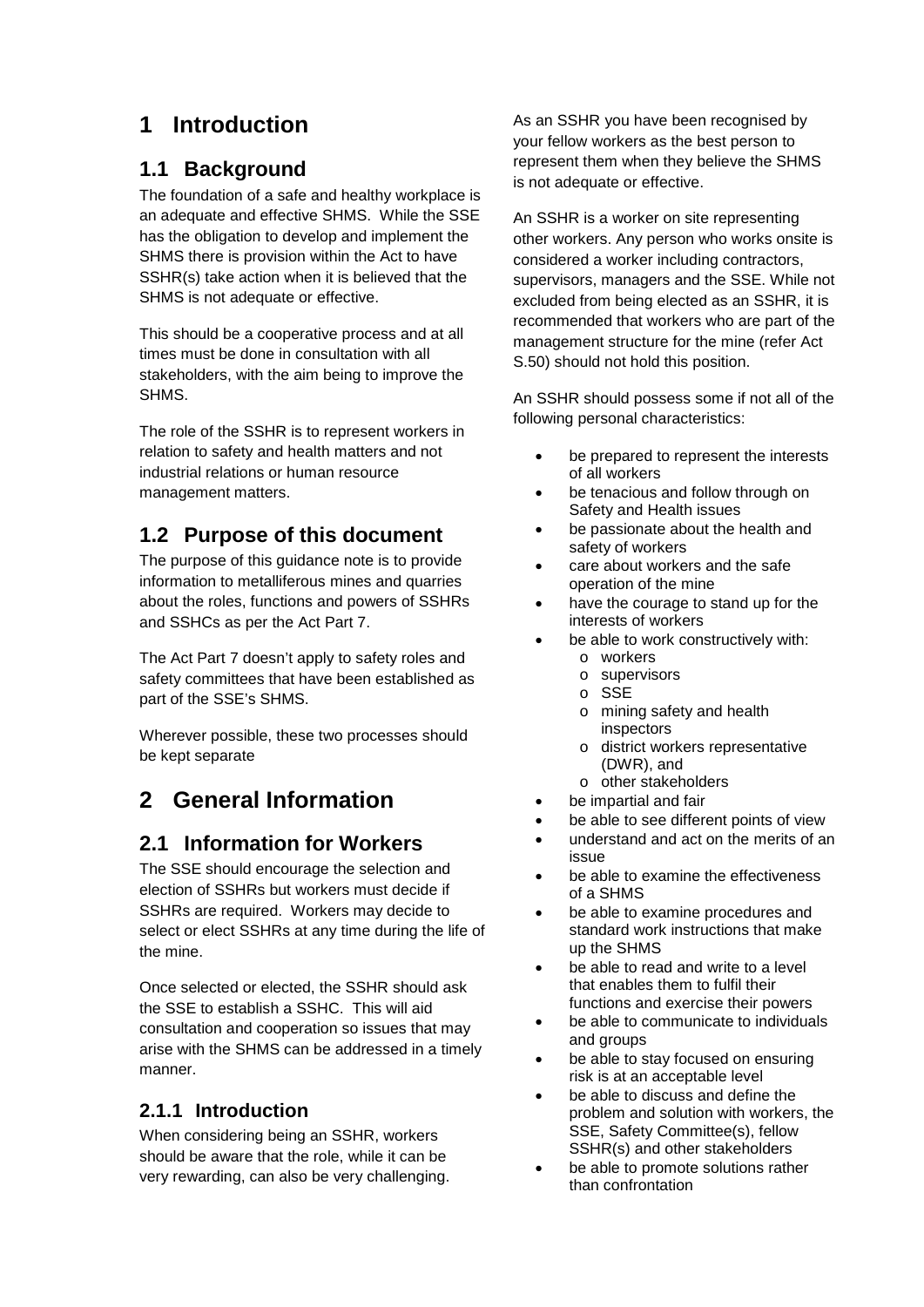- be able to consider health issues as well as safety issues
- have work-related knowledge and experience that are transferable to the mine or part of the mine that they represent

When carrying out the functions and powers of an SSHR, confidentiality and discretion may be required in relation to mine and worker details. This information should not be made public, and should only be shared and discussed with authorised persons to establish if the SHMS is adequate and effective.

An SSHR is to work in consultation at all times with workers and the SSE or their representatives.

A record should be kept of all agreements, appointment and processes that enable this consultative approach to be effective. This should include but not be limited to:

- the agreed number of SSHRs
- areas of representation
- term of appointments (SSHR, SSHC member)
- when elections are to be held
- how elections are to be held
- time for nomination consideration and vote casting
- process for being released from normal duties to carry out functions
- the SSHC meeting schedule
- when, where and how scheduled workplace inspections are to be carried out and what checklists/proformas or other resources are required
- when, where and how procedures are to be reviewed
- how reports are to be submitted and acted on to the SSE and SSHC
- how SSHR and SSHC members are notified of events
- additional competencies for SSHR and SSHC members

It must be recognised that sometimes it may not be practical for all workers to have an opportunity to select or elect an SSHR due to leave or other off site commitments. Providing the process ensures reasonable time and opportunity is given so as many workers as possible have input and are involved in the

selection or election of SSHR(s) then selection or elections should proceed.

#### <span id="page-5-0"></span>**2.1.2 Number of SSHRs, term of office and area of representation**

**Workers can select or elect up to two SSHRs for each part of the mine where an SSE has been appointed.** 

**Workers and the SSE may decide because of the size and complexity of operations at a mine to have more than two SSHRs for the mine or part of the mine.**

If workers decide worker representation is required they can select or elect up to two workers as SSHRs for each part of the mine that the SSE has been appointed for.

For example, if a mine operator has appointed one SSE then workers can select one or two SSHRs. If the mine operator has separated the mine into three separate parts and appointed three SSEs then workers can select or elect two SSHRs for each separate part of the mine. In this example, the mine would have six SSHRs.

There must be agreement between the workers and the SSE to have more than 2 SSHRs at a mine or part of a mine because of the size and complexity of operations.

### **Workers can decide the SSHR term of office.**

While the Act does not define the term of office for an SSHR, it is recommended that SSHRs have a fixed term of office of up to three years in length.

At the end of a term of appointment an SSHR may re-nominate for a further term.

The benefits of fixed-length terms include:

• allowing other workers an opportunity to be selected or elected and gain experience as a representative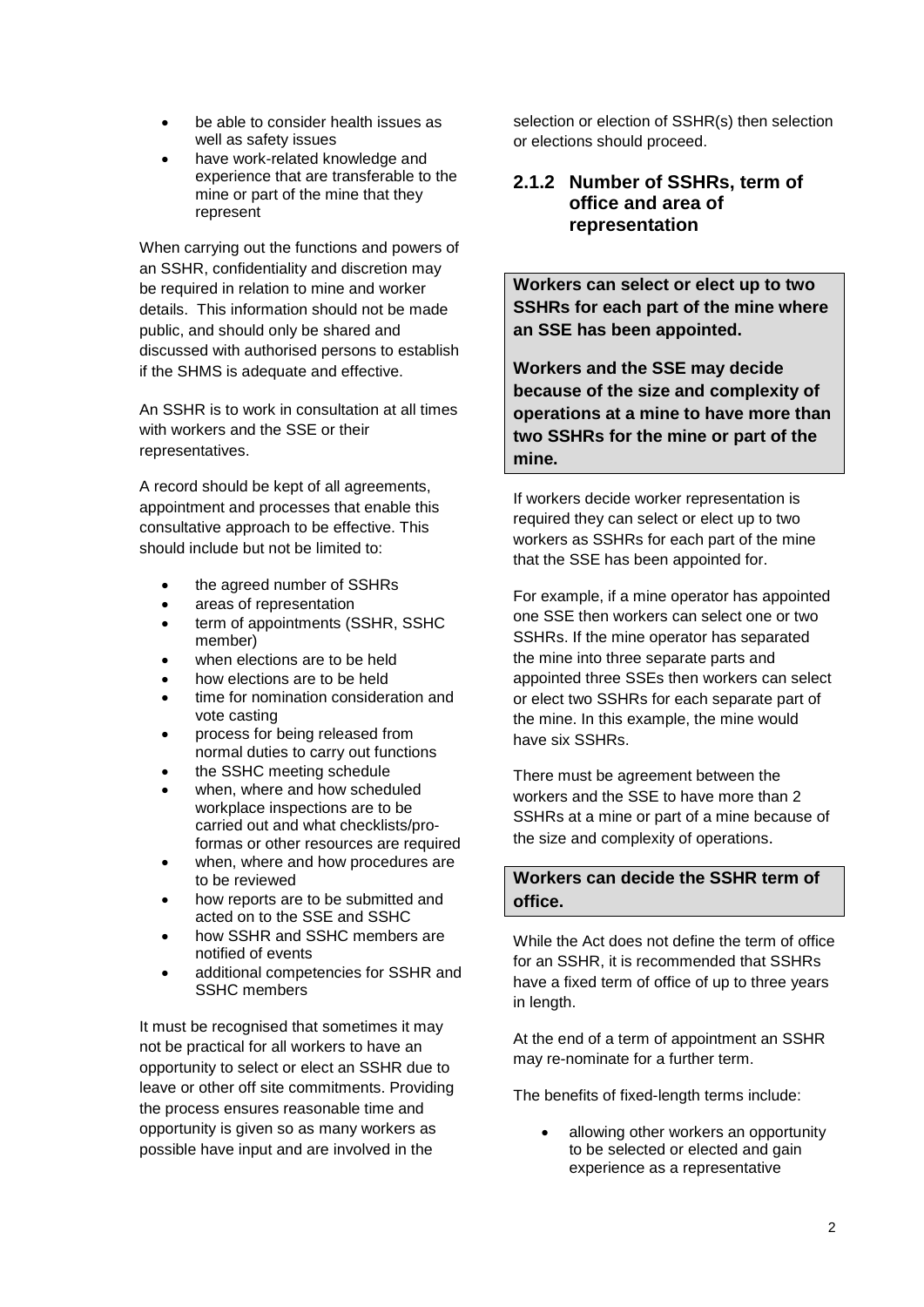a new representative can bring new knowledge and experience to the role (eg. fresh pair of eyes)

Other considerations when deciding on the length of a term include:

- minimising the effect that the 'learning curve' of new representatives may have on the interests of workers (eg. a new SSHR has up to 3 months to obtain the necessary qualifications and also need to become proficient with carrying out the required functions and powers)
- maximising the mine operator's investment in training and developing an SSHR

There are safeguards in the Act to ensure that if an SSHR is not performing the functions of the office satisfactorily, the representative can be removed from office either by a vote of workers or by notice from the Minister. This may be done at any time during an SSHR's appointment (refer 2.1.5).

**Workers and the SSE can decide an area of representation within the mine or part of the mine for which one or more SSHRs are responsible.**

While the area of representation may default to either the whole mine or part of the mine that the SSE has been appointed to, it is recommended that formal consideration be given to the practicalities of this in some situations. The areas of representation should be clearly defined to ensure Workers, wherever practical, are represented by SSHRs who are familiar with that area.

When deciding the areas of representation within the mine or part of the mine, consideration should be given to:

- size of the mine
- complexity of operations (e.g. exploration, mining, quarrying, concentrating, processing, smelting, maintenance and other ancillary operations)
- roster and other working arrangements
- workers and SSE believe current representation of workers does not permit sufficient worker consultation
- the ability for the SSHR to respond in a timely manner to worker concerns
- the ability for the SSHR to be released from duties to attend another part of the operation
- knowledge of operations and management structures in other areas of the mine

### <span id="page-6-0"></span>**2.1.3 Eligibility criteria**

#### **To nominate as an SSHR, a person must have been a worker for at least two years.**

There are no formal qualifications required for a worker to be selected or elected as an SSHR. The only requirements to be eligible are that a candidate must be:

- a worker at the mine
- have been a worker for at least two years. It is recommended that this is at the mine or at a mine of similar nature, size and complexity administered by the Queensland MQSHA

### <span id="page-6-1"></span>**2.1.4 Selection or election**

**Eligible workers at a mine may nominate or be nominated to be selected or elected to be an SSHR by workers at a mine.**

It must be the workers who decide if SSHR(s) are required. The SSE, if asked, must help with the selection or election process.

Prior to selection or election of SSHR(s) the Workers should agree on a suitable selection and election process. The SSE must assist the process and keep a record of the process agreed upon. The process should include how workers will vote (e.g. secret ballot, show of hands or postal vote), scrutineering and declaration of the result.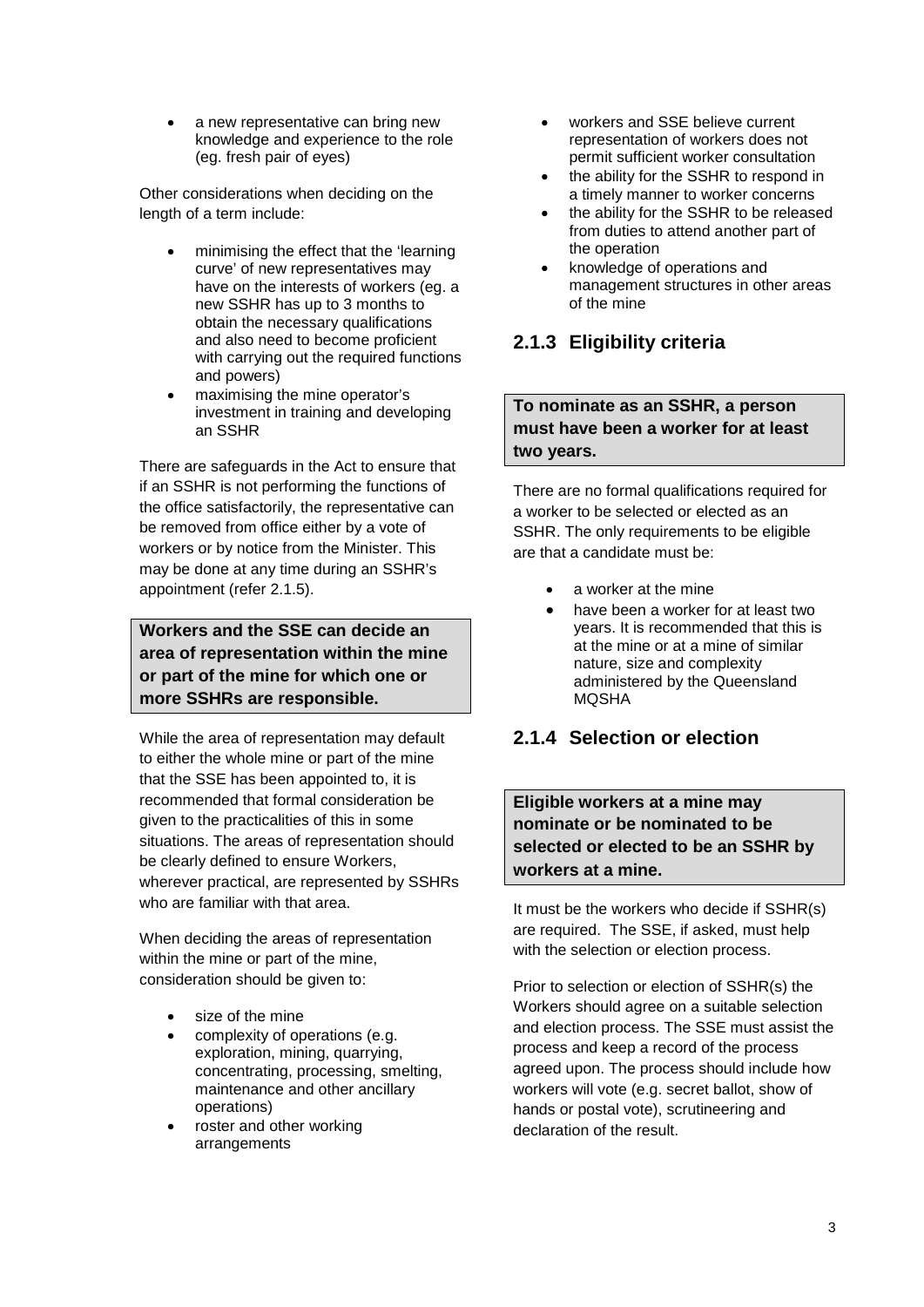The following should be considered when selecting or electing SSHRs:

- a period of notice should be given to allow workers sufficient time to consider nominating and to obtain information relating to being an SSHR
- a candidate may self-nominate
- where a candidate is nominated by another worker, the worker nominated must be agreeable to being nominated
- workers are to decide how candidates will be selected and if necessary an election is conducted
- if selection or election will impact operations, prior consultation with the SSE to agree upon a suitable time and place
- if an election is required, voting should be optional but all relevant workers must be given the opportunity to vote
- workers should be encouraged to actively participate in the selection or election process.

#### **Workers may select SSHRs without an election**

SSHRs do not need to be elected by workers. After nominations have been received, workers at a mine or part of a mine may simply select SSHRs after discussion of nominations and majority agreement.

If the number of nominations is equal to or less than the number of SSHR positions available, then those workers nominated must be selected to the SSHR position(s), unless the workers are in disagreement with these nominations. In which case, further worker nominations must be called for and an election held. Worker nominations must be called for and an election held.

### **Only if workers cannot agree on the selection of SSHRs must an election be held to choose the representatives.**

If the number of nominations exceed the number of SSHR positions available, then an election should be held.

Workers can ask the SSE for help in the selection or election of SSHRs. The SSE must assist if asked.

#### **Workers to notify SSE when SSHRs have been selected or notified.**

Workers should notify the SSE when an SSHR has been selected or elected by workers. The notification provided to the SSE should include the identity of the SSHR, the area of representation and the term of office.

The SSE must then display a notice of these details where it will come to the attention of workers. It is recommended that notices are placed where workers congregate such as on notice boards at shift start points or lunch rooms.

The SSHR should contact an Inspector or DWR to notify them of the appointment and obtain contact details as to where, if required, notices are to be sent.

### <span id="page-7-0"></span>**2.1.5 Resignation, cessation or removal**

**A worker stops being an SSHR on:**

- **resignation from the position;**
- **ceasing to be a worker at the mine;**
- **failing to attain the recognised safety and health competencies within three months;**
- **removal from office by a vote of workers; or**
- **removal from office by the Minister.**

At any time during the term of office, a worker is able to resign as SSHR.

If a worker decides to resign from the office, or ceases to be a worker at the mine, they must tell the SSE. It is recommended that the worker puts their resignation/notice in writing. The resignation/notice:

- does not have to state a reason
- should state date/time of resignation
- should be communicated to workers by the SSE

An SSE must ensure prescribed training is provided to an SSHR within 3 months of appointment. A worker must cease to act as an SSHR if three months after being appointed they have not attained the recognised safety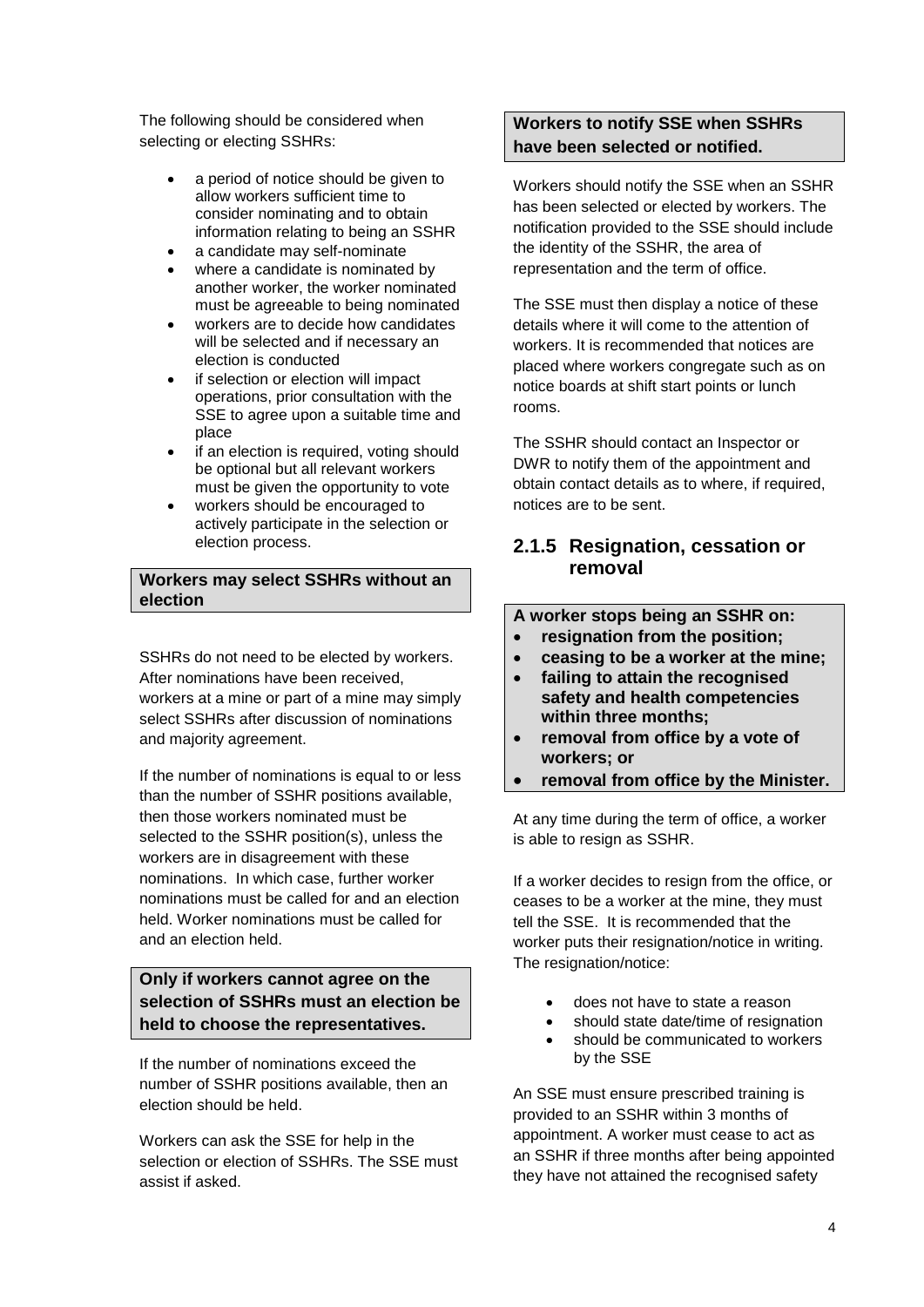and health competencies established for an SSHR. Workers and the SSE may decide to declare the position vacant if, after reasonable attempts have been made, the required competency is unable to be attained by the worker.

If an SSE has failed to provide the prescribed training within 3 months then the SSHR should notify an inspector or DWR.

In a situation where the SSHR is not performing their functions to the satisfaction of workers; workers may decide to remove an SSHR from office by a vote.

The Minister can also remove an SSHR from office if the SSHR is not performing their functions satisfactorily. Any of the stakeholders can make a representation to the Minister if they believe there are suitable grounds to remove an SSHR from office. The Minister may request the mines inspectorate to conduct an investigation concerning the performance of an SSHR. If the Minister considers that the SSHR is not performing their functions satisfactorily, they may issue a notice removing the SSHR from office. The notice must contain the reasons why the Minister is removing the SSHR from office.

The SSHR on receiving a notice of removal should in-turn notify the SSE of the Minister's decision. Where the Minister gives notice of a decision to remove an SSHR from office; the SSHR ('the appellant') has 28 days to file a notice of appeal stating the grounds of the appeal with an Industrial Magistrate and the Minister. The SSE should only notify workers of the vacancy once the time for filing an appeal has ended (after 28 days) or the Industrial Magistrates Court agrees with the Minister's decision to remove the SSHR.

## <span id="page-8-0"></span>**3 SSHR competencies, training, functions & powers**

### <span id="page-8-1"></span>**3.1 Information for SSHRs**

The role of the SSHR is to represent workers in relation to safety and health matters and not industrial relations or human resource management matters. The carrying out of functions to achieve this should be done in cooperation and consultation with the SSE and supervisors with the aim of identifying issues within the SHMS and actions needed to ensure its adequacy and effectiveness.

### <span id="page-8-2"></span>**3.2 Competencies, training and development**

**A worker must attain the recognised safety and health competencies within three months of being selected or elected as an SSHR.**

Within three months of being selected or elected a worker must attain the recognised safety and health competencies established for an SSHR by the Mining Safety and Health Advisory Committee.

The SSE must provide appropriate training, during work time, at normal pay, to persons selected or elected to be an SSHR.

Other training and development opportunities for an SSHR, while not mandatory, should also be considered by the SSE. Other training and development opportunities may include:

- conducting inspections and audits
- mine specific accident investigation training (e.g. ICAM)
- dealing with complaints / concerns
- attendance at industry conferences and seminars
- <span id="page-8-3"></span>• report writing

### **3.3 Powers and functions of site safety and health representatives**

The SSHR has the power to enter, at any time, their representative area to carry out their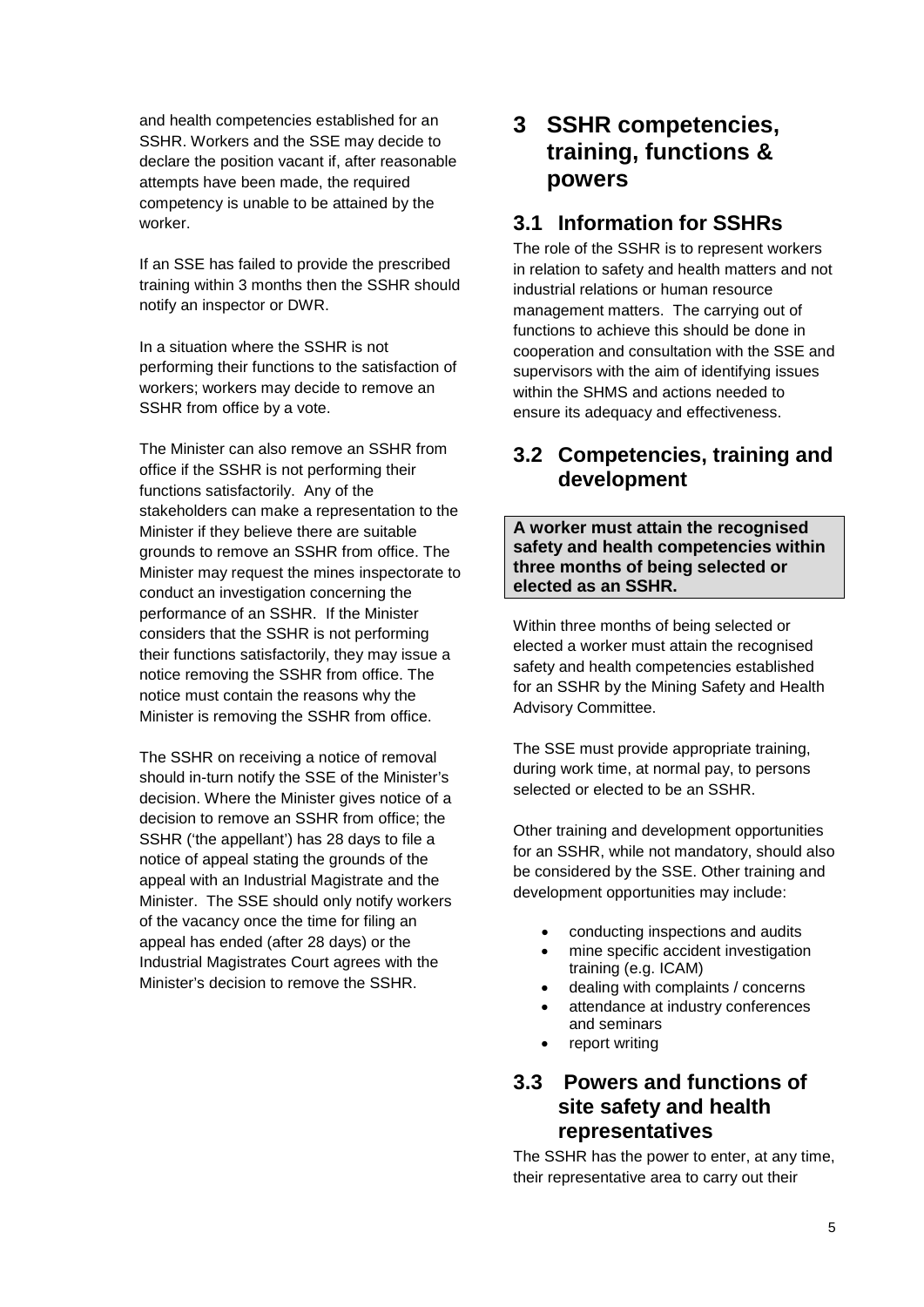functions provided they give the SSE or an SSE's representative reasonable notice.

An SSHR has the following functions in their area of responsibility:

- inspect parts of the operations
- participate in inspections conducted by the SSE or a supervisor, inspector, inspection officer or authorised officer
- participate in an investigation conducted by the SSE or a supervisor, inspector, inspection officer or authorised officer
- review procedures relevant to their representative area
- review the circumstances of injuries. illnesses and high potential incidents
- consult with supervisors about corrective and preventative action
- consult with supervisors about other safety and health matters
- consult with DWRs, inspectors, advisors and independent experts
- help in the resolution of safety and health issues
- investigate complaints from workers about safety and health
- refer safety and health matters to the SSHC as appropriate

The SSE and supervisors at the mine must not prevent an SSHR from carrying out their functions and must give reasonable help to assist them in performing their functions. They must make available, if required, all information and documentation as requested by the SSHR to carry out their functions. When carrying out their functions the SSHR must receive normal pay and not be penalised.

The SSHR must not unnecessarily impede production at a mine and must give reasonable notice prior to entering any part of a mine to carry out any of their functions.

When deciding reasonable notice, the following matters need to be considered:

- Does the nature of the specific risk, work area or work activity require that an inspection is conducted at or within a certain date or time?
- Does the date, time or the nature of the inspection unnecessarily impede production?
- Does the date or time of the inspection allow the SSE or the SSE's representative to make arrangements to relieve the SSHR from normal duties?
- If required, how the SSE or the SSE's representative can accompany the SSHR.
- How to carry out functions unaccompanied.

It is recommended the SSE and SSHR record why the SSE or their representative believes it was not reasonable to allow an SSHR to carry out their function. This does not prevent the SSHR from carrying out their functions.

If the SSHR is prevented from carrying out their functions by any worker, the SSHR should record the incident, notify the SSE and make a complaint, as a worker, to a DWR or a representation about a safety and health matter to an Inspector.

If the SSHR believes immediate action is required,

- as operations pose a serious danger and reasonable notice and consultation is not possible, or
- consultation has not lead to an agreement on action to be taken

The SSHR may:

- stop the operation or part of the operation, and
- evacuate persons to a safe location

It is recommended that the SSHR records why reasonable notice or consultation was not possible or the nature of the failed agreement on suitable action.

Ways for SSHRs to carry out these functions are discussed below.

#### **Inspecting part of operations**

The purpose of an inspection is to assess whether risk from operations is at an acceptable level and to assess the adequacy and effectiveness of the SHMS.

An inspection may be:

- planned
- unplanned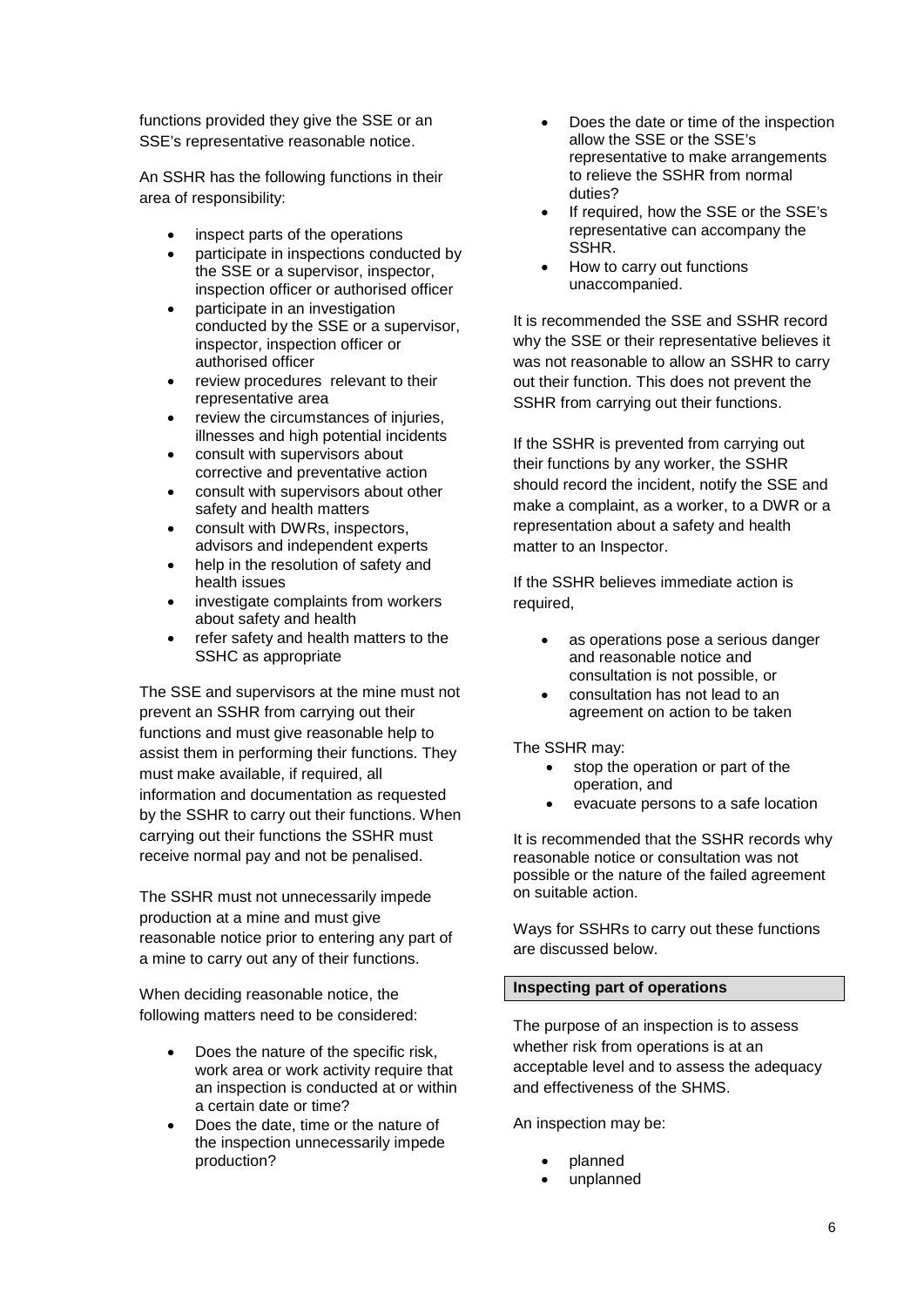- as a result of a complaint
- a review of documents, procedures or SWIs
- part of an investigation

For planned inspections, the SSHR should, in consultation with the SSE, establish a schedule of planned inspections for their area of representation. This schedule should be agreed upon and documented.

Unplanned inspections are other inspections where issues have been identified that are required to be inspected outside the established schedule.

When inspecting operations, it is recommended that the SSHR consider:

- specific hazards and risks
- the nature of the work area
- types of work activities
- if a complaint, then the specific issues relating to the safety and health of workers.

The main purpose of an inspection is to check if the SHMS is adequate and effective in reducing the risk of injury and illness to workers. An inspection should establish if:

- suitable controls have been implemented to reduce risk to workers
- are implemented controls effective
- the requirements of the SHMS and associated procedures are effective and are being followed adequately to ensure the safety and health of workers

A checklist should be used to record and assist in an inspection. As the main purpose of an inspection is to establish the adequacy and effectiveness of the SHMS, the SSHR may use existing checklist(s) within the SHMS. If none are available, use information from the SHMS and associated procedures that can be objectively observed, checked, tested or measured.

On completing an inspection, the SSHR must:

• complete a written report about the inspection (e.g. completed checklist or brief report)

give a copy of the report to the SSE

If the inspection indicates the existence or possible existence of danger, the SSHR must immediately notify the SSE or responsible supervisor and send a copy of the inspection report to an inspector.

**Participating in inspections and investigations conducted by the SSE or supervisor, inspector, inspection officer, authorised officer or district workers' representative**

The SSHR may participate in inspections and investigations conducted by the SSE or supervisor, inspector, inspection officer or authorised officer.

The SSE should inform the SSHR when inspections or investigations are being conducted in their area of representation. The SSHR may request to participate in the inspection or investigation. During these inspections and investigations the SSHR is under the direction of the SSE, supervisor or lead investigator and the level of participation should be agreed on prior to undertaking the activity.

However, as a minimum the SSHR must be able to participate to an extent that they can establish if the inspection or investigation was carried out as per the requirements of the SHMS and that the outcomes and recommendations are adequate to ensure the safety and health of workers.

The notification and participation of SSHR in investigations should form part of the SHMS.

Outcomes resulting in worker disciplinary action should be kept confidential. This information should not be considered to determine if an inspection or investigation is effective.

The mines inspectorate conducts both 'announced' and 'unannounced' inspections of mines.

The SSE must inform the SSHR when an inspector, inspection officer or authorised officer is present or is scheduled to be present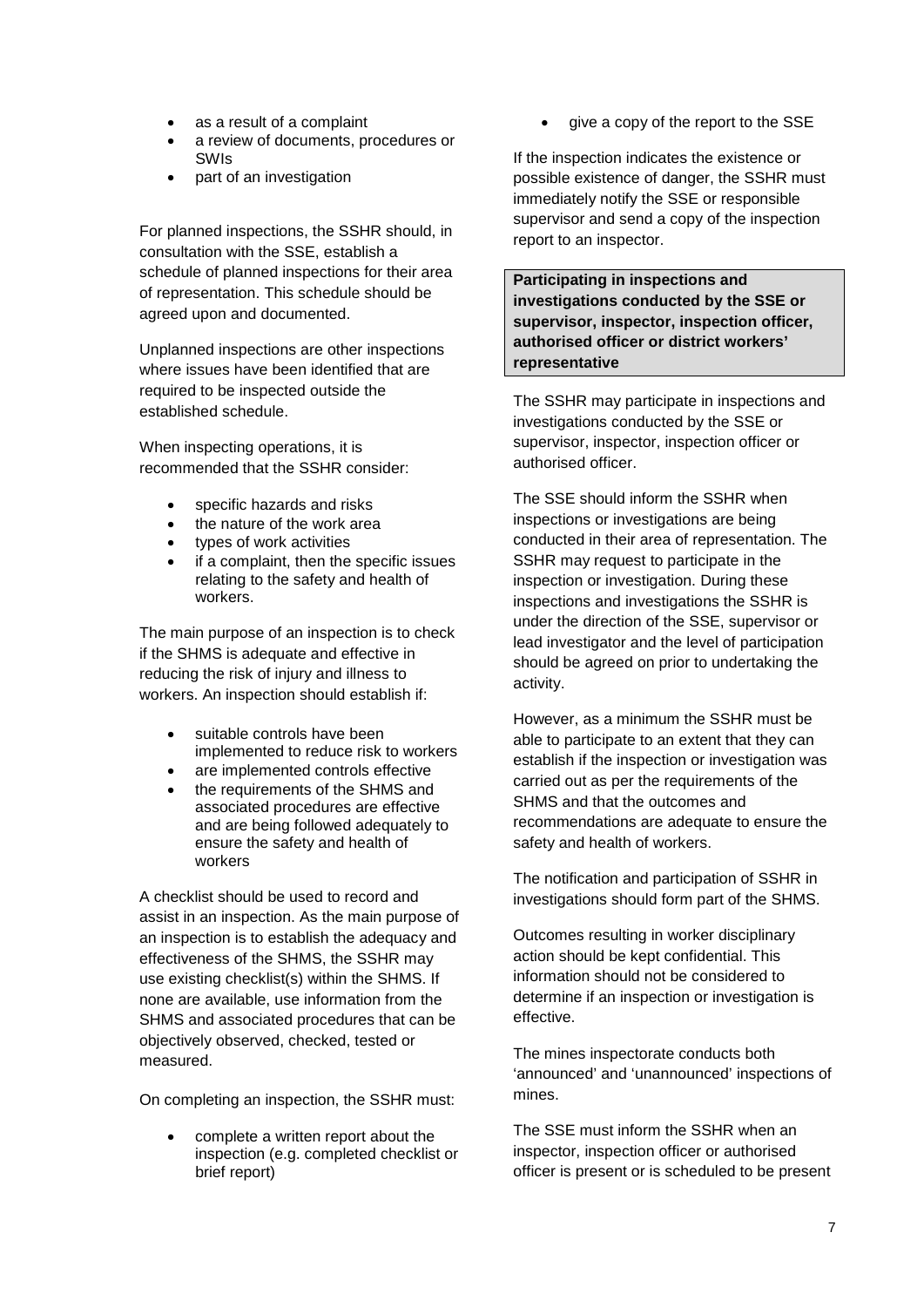at the mine. The timing of the notice should allow for the SSHR to accompany the inspector, inspection officer or authorised officer if they so desire. During these inspections and investigations, the SSHR is under the direction of the inspector, inspection officer or authorised officer.

The SSE must facilitate this participation if reasonable notice is given.

The SSE does not have to but may:

- notify the SSHR if they are rostered off at the time of the inspection or investigation
- notify the SSHR if the inspection or investigation is outside their area of representation

The SSE does have to notify the SSHR if a directive was given relevant to their area of representation by an inspector or inspection officer.

An SSHR or their representative may, if invited to, accompany a DWR during an inspection.

#### **Reviewing procedures in place at the mine to control the risk to workers so that it is at an acceptable level**

The SSHR has the power to review documents in a place at a mine, including procedures. The purpose is to assess whether the risk from operations is at an acceptable level.

The SSHR should have cause to review a procedure. A trigger could be:

- document review process
- failure of document control review process
- part of an inspection, investigation or complaint
- a proposed change to the operations. or plant or substances at the mine that affect or may affect the safety and health of workers at the mine.

Similar to planned inspections, the SSHR should, in consultation with the SSE, document how this will be achieved.

A record of all issues, correspondence and agreed actions should be documented.

While procedures that are part of the SHMS must be available to all workers, some other documents may require suitable authorisation prior to being reviewed.

Reviewing involves reading the document and making comment as to its adequacy and effectiveness in reducing risk to workers safety and health.

Usually all documents and procedures remain the property of the mine and reference should be made to the mines document security and handling requirements prior to reviewing any documents on site.

### **Reviewing the circumstances of injuries, illness and high potential incidents (HPI)**

If a worker is absent from work for more than one (1) shift as a result of an injury or illness from operations or if a HPI has occurred then the SSE must inform each SSHR in that area of representation as soon as practicable of the circumstances.

The review of circumstances should be undertaken similar to an investigation, and the requirements for carrying out or participating in an investigation should be followed. All reviews should be done in consultation with the SSE or the SSE representative.

If an SSHR is not participating in an investigation then the SSE, if requested, at the conclusion of the investigation must provide documents and information of the circumstances, contributing factors and recommendations to the SSHR.

Reviewing circumstances involves reading the documents and making comment. The circumstances may include but not be limited to: date, time, location, agent, mechanism, body part, and nature of injury.

Confidential personal documents and details are not required information needed to review circumstances and should not be disclosed to the SSHR or any other person without suitable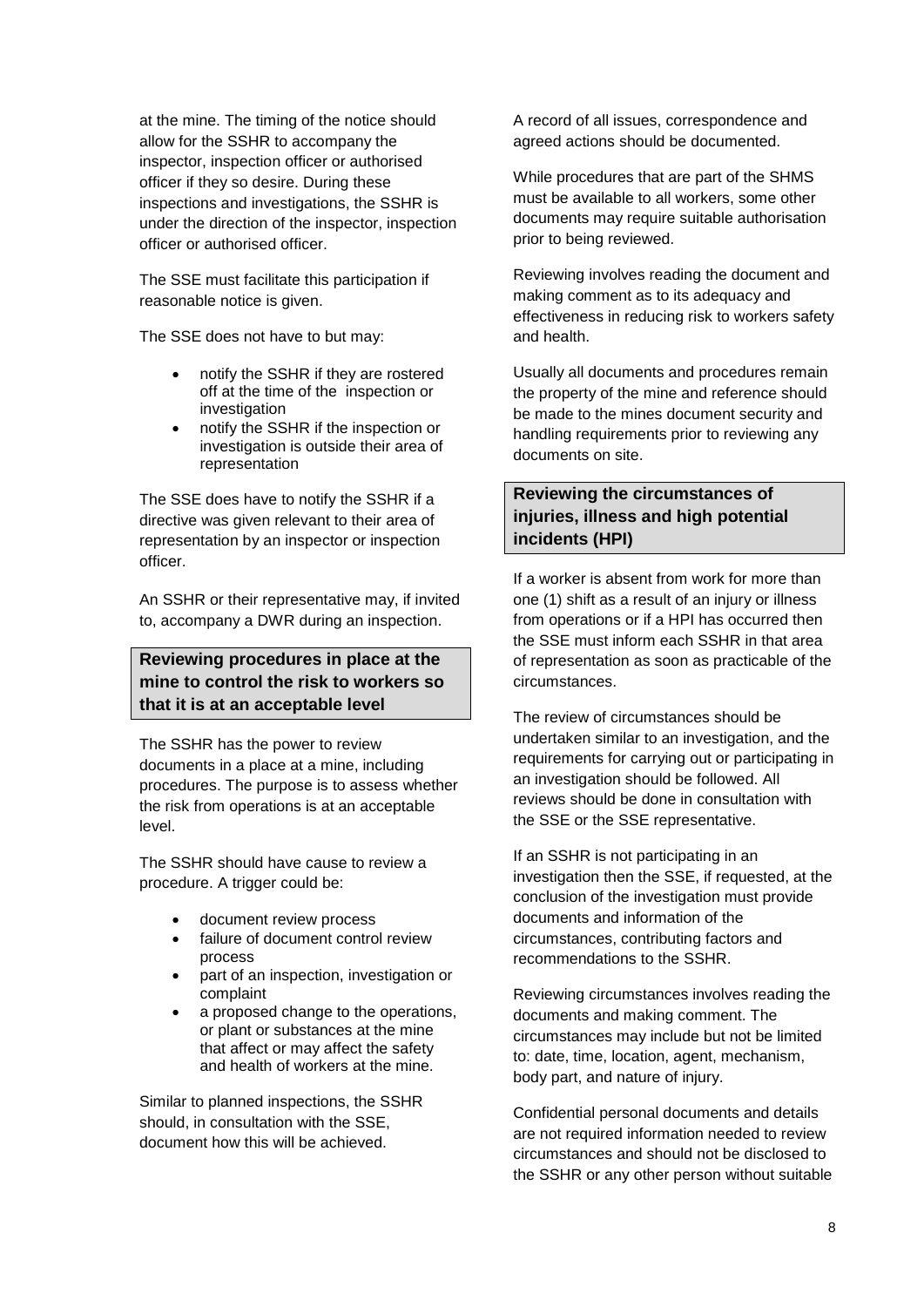documented authorisation from the injured worker.

### **Consulting with supervisors about corrective and preventative action and about other safety and health matters**

If the SSHR identifies an issue or if an issue is brought to their attention the SSHR should consult with supervisors to determine the most effective and appropriate corrective actions required to address safety and health concerns. This may be done informally as issues arise in the workplace or as part of formal meetings.

Records of discussions (eg. diary notes) concerning issues should be kept. Records could include what is the issue, who raised the issue, when it was raised, who else is aware of the issue and conversations concerning the issue.

The SSHR may consult with the SSE/supervisors about safety and health matters after:

- inspecting parts of the operations
- reviewing procedures
- participating in investigations
- helping with the resolution of safety and health issues
- investigating a complaint

It is recommended a record of agreed outcomes is kept and acknowledged by the SSHR and the SSE/supervisor.

#### **Consulting with DWRs, inspectors, advisers and independent experts**

The SSHR is not seen as the expert on all matters relating to safety and health. They should, where possible, seek information and or advice from other sources.

The SSE should ensure that SSHR(s), where practicable, have access to the relevant contact details of DWRs, inspectors and other advisors or technical experts as required. The SSE should also ensure the SSHR(s) are provided with reasonable time and resources to access other information relating to safety and health matters.

#### **Helping in the resolution of safety and health issues**

The SSHR should ensure workers have attempted to resolve any safety and health issues as per the mines SHMS and associated procedures. If a worker requires assistance, then the SSHR should attempt to facilitate the resolution of any safety and health issues as per the mines SHMS and associated procedures in consultation with other stakeholders.

To help in the resolution of safety and health issues an SSHR may:

- refer matters to the SSHC
- give feedback to workers
- consult with SSE and supervisors
- consult with Inspectors, DWRs,
- advisors and independent experts
- consult with other workers

#### **Investigating complaints from workers about safety and health**

The SSHR should ensure workers have attempted to resolve any complaints as per the mines SHMS and associated procedures for a suitable resolution.

If required the SSHR should assist/encourage the worker to follow SHMS processes.

Complaints should be about failures and deficiencies of the SHMS.

If after gathering and analysing facts the SSHR believes the SHMS is inadequate or ineffective they must inform the SSE.

When investigating a complaint caution should be exercised as often workers wish to remain anonymous. There is no obligation on the SSHR to keep a complaint anonymous. If a worker wishes to remain anonymous and the SSHR believes their investigation may not ensure this, then the matter may be better dealt with as a "representation about a safety and health matter" to an inspector (refer Act S.254).

**Informing the SSE about an inadequate or ineffective SHMS**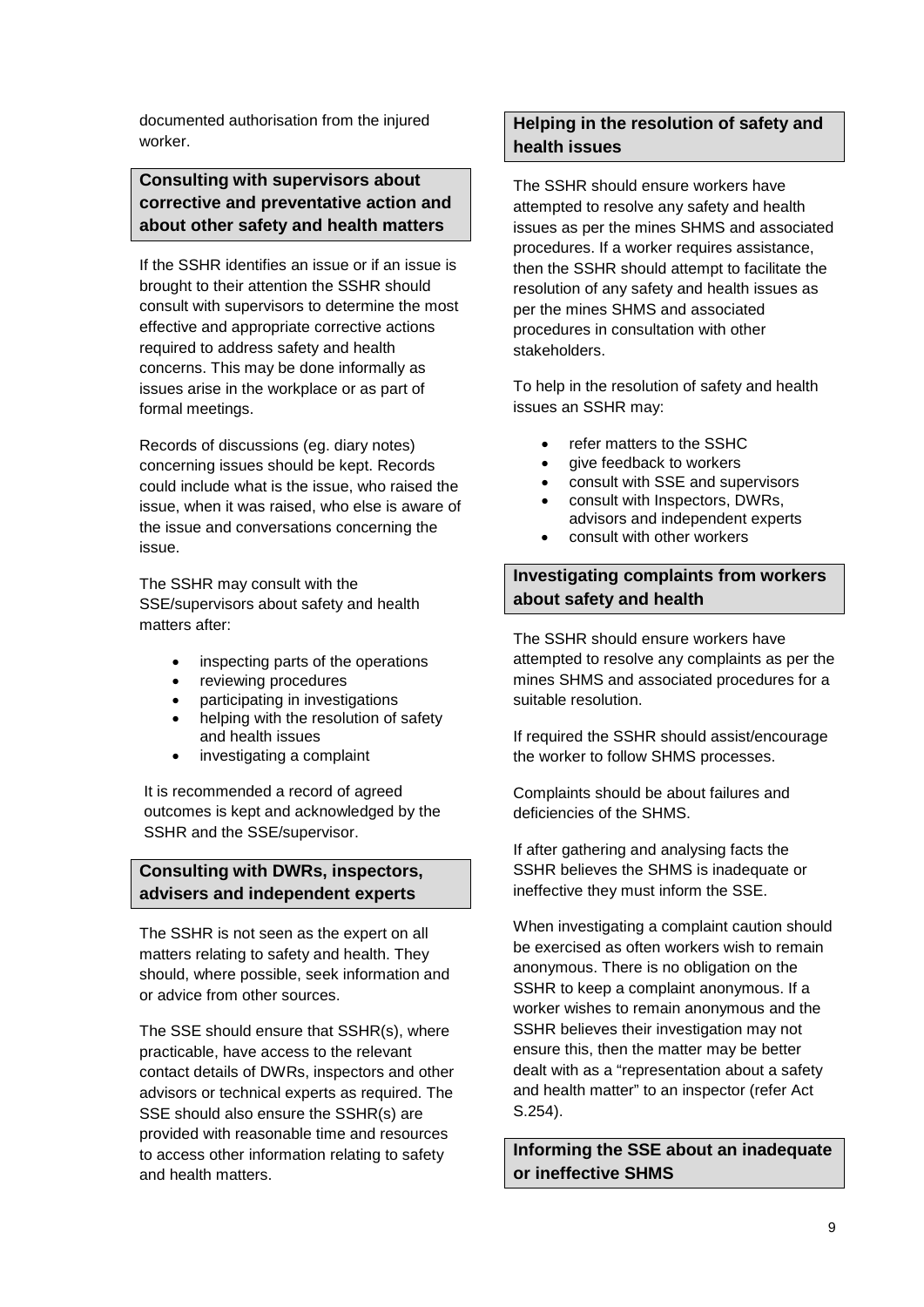If an SSHR believes the SHMS is inadequate or ineffective a written report should be completed and a copy given to the SSE.

The report and discussion with the SSE should be around

- What is the problem?
	- o the inadequacy or ineffectiveness referenced against the specific areas of the SHMS
- Why is it a problem?
- What is the risk or risk reduction benefits to workers?

The SSE should consider the issues and take action. The action to be taken should be:

- agreed
- timely
- appropriate

The SSE should document action to be taken and give a copy to the SSHR. If the SSHR and SSE have had discussions on the matters and an agreement has not been reached, then the SSHR should contact an inspector or DWR to investigate further. The SSHR should provide them with the following details:

- What is the problem?
	- o the inadequacy or ineffectiveness referenced against the specific areas of the SHMS
- Why is it a problem?
- What is the risk or risk reduction benefits to workers?
- What response did the SSE provide to the SSHR concerns?
- What actions have or have not been done?
- What does the SSHR consider an appropriate action

#### **Referring matters to the SSHC**

The SSHR may refer matters to the SSHC for consideration and resolution.

Examples of what could be referred to the SSHC include those matters that:

> have not been able to be resolved following SHMS processes

- need further input or resourcing for resolution
- may be of relevance to other areas of the mine
- should be standardised across the mine
- require communication across the mine.

### <span id="page-13-0"></span>**4 Site safety and health committees**

The SSHC should be a forum for management and workers to come together to discuss systemic safety and health issues and look at ways to improve the SHMS.

This section relates to the roles, functions and powers of SSHCs as per Act Part 7. It doesn't apply to safety committees that have been established as part of the SSE's SHMS and, wherever possible, these roles and process should be kept separate. If the workers select or elect an SSHR then a SSHC should be established. If the Chief Inspector or SSHR requests a SSHC to be established then the SSE must establish it.

Usually there is only one SSHC per SSE area of operations. If the workers and SSE decide that more than one SSHC is required due to the size and complexity of the operations, then more than one may be established.

As the decision to increase the number of SSHC rests with the workers (not just SSHRs) and SSE, it is recommended this decision is discussed and documented when elections take place or if there is a major change in operations.

### <span id="page-13-1"></span>**4.1 Site safety and health committee membership**

As a minimum the SSHC must consist of:

- an SSHR
- the SSE or SSE representative

An SSHC can have other members who are:

- workers at the mine or part of the mine that the SSHC is being established for; and
- nominated by the workers (not just SSHRs) and the SSE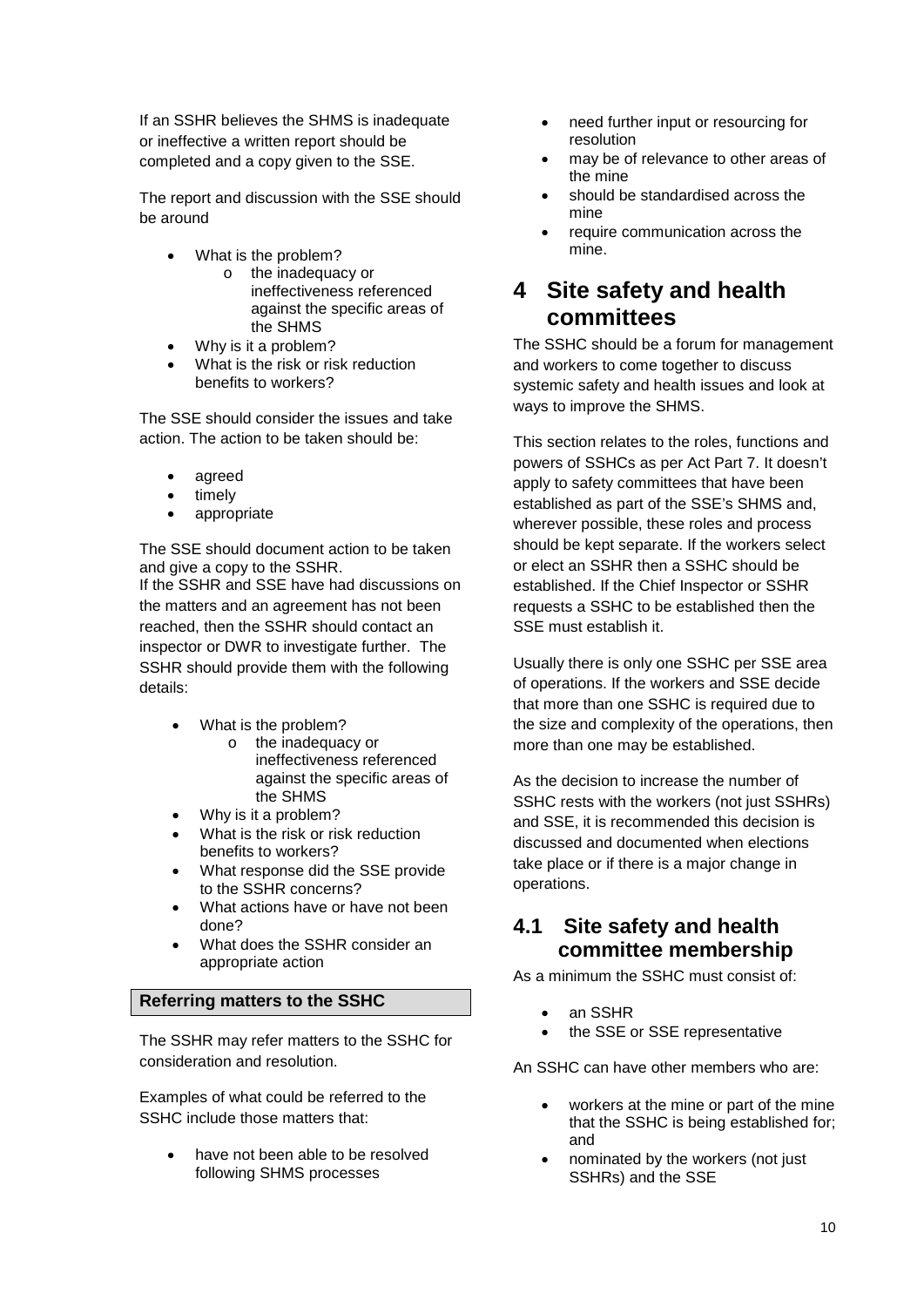At least half of the members should be nominated by workers who are not part of the management structure for the mine.

While membership to the SSHC is restricted to workers at the mine, it does not preclude invited guests attending meetings as nonmembers.

The term of membership for committee members, other than the SSHRs and SSE or SSE representative, should also be agreed upon by the workers.

For a SSHC meeting to be effective the following attendance should be considered as a minimum:

- at least one SSHR and the SSE or their representative for the mine or part of the mine that the SSHC was established for
- At least 50% of attendees being workers who are not part of the management structure for the mine.

### <span id="page-14-0"></span>**4.2 Site safety and health committee functions**

The functions of the SSHC are to:

- facilitate consultation and cooperation between management and workers in initiating, developing and implementing management of risk from operations
- encourage an active interest in safety and health matters at the mine
- review the circumstances of injuries. illnesses and high potential incidents, and recommend appropriate action
- consider any proposed changes to operations that may reasonably be expected to affect the control of risk, and make appropriate recommendations
- carry out inspections
- consider matters referred to the committee by a SSHR
- help in the resolution of safety and health issues
- perform other functions to promote safety and health

The SSE must provide access to appropriate facilities necessary for the SSHC to perform their functions. While there are no prescribed

training requirements for SSHC members, the SSE may identify other training requirements for members. The SSE must arrange for this training to be conducted.

The SSE must ensure that committee members receive their normal pay for time spent in performing their functions.

**Facilitating consultation and cooperation between management and workers to manage risk from operations**

The SSHC is made up of representatives from both the general workforce and management. As such members should not only be setting examples of effective consultation and cooperation but facilitate the concerns of all workers to ensure the risks from operations is at an acceptable level and as low as reasonable achievable.

Consultation requires that members of the SSHC actively give and seek advice, information and opinions about how risk from operations is to be managed at the mine. For example, members of the SSHC as part of developing measures to manage risk from operations, could meet with affected workers, provide information about the risk and then seek input from affected workers about how the risk is currently being managed or how it could be managed.

Cooperation requires that members of the SSHC work or act together for a common purpose or benefit. It is recommended that the SSHC clearly define the common purpose and benefit.

The common purpose and benefit must focus on ensuring that risk of injury or illness to any person resulting from operations is at an acceptable level.

#### **Encouraging an active interest in safety and health matters**

The SSHC should encourage an active interest in safety and health matters. This could include encouraging workers to: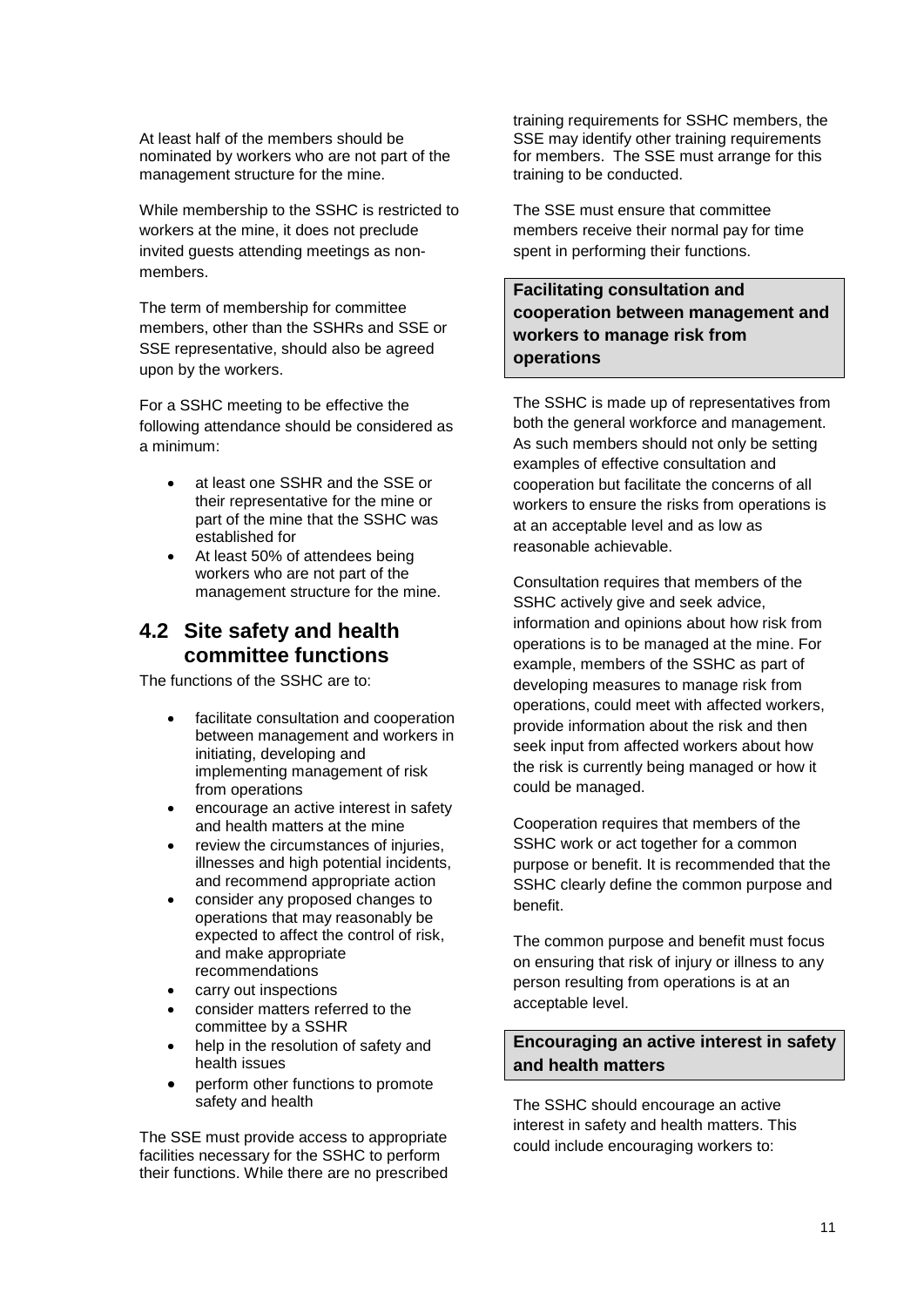- participate and implement safety and health processes
- proactively take action on safety and health issues
- raise concerns or ideas for improvement

### **Reviewing circumstances of injuries, illnesses and high potential incidents, and recommending appropriate action**

The SSHC is to review the circumstances of injuries, illnesses and high potential incidents, and recommend appropriate action to prevent a reoccurrence and improve the health and safety of workers.

Details may include, but not be limited to, date, time, location, agency, mechanism, body part injured, nature of injury, the events leading to the event, contributing factors and root causes.

Safety and health preventative or corrective recommendations as a result of the investigation of accidents or incidents may also be reviewed by the SSHC.

To provide a level of governance and oversight, the SSHC should critically evaluate if the proposed safety and health preventative or corrective actions adequately address the contributing factors and root causes and will reduce risk to an acceptable level. Where it is determined that proposed actions do not reduce risk to an acceptable level, the SSHC should recommend appropriate action which may include further investigation of the incident.

**Considering any proposed changes to operations that may reasonably be expected to affect the control of risk, and making appropriate recommendations**

The SSHC should review proposed changes to ensure the SHMS change management process has been applied effectively.

Proposed changes to operations could include:

- operations or parts of operations starting, being temporarily suspended or closing
- operations changing in size, nature or complexity
- changes to materials, processes or plant and equipment
- significant changes to the mine's risk management practices or procedures

The SSHC should evaluate the change management process to ensure the following has been considered:

- hazards and risks anticipated or identified as a result from the proposed changes to operations
- impacts on work environment and work methods
- interaction of hazards present at the mine
- reliability and effectiveness of any controls
- monitoring of hazards and risk from proposed changes to operations
- other reasonably available relevant information and data from, and practices in, other industries and mining operations

#### **Carrying out inspections**

The SSHC is able to carry out inspections. The purpose of an inspection is for the SSHC to assess whether risk from operations is at an acceptable level and to assess the adequacy and effectiveness of the SHMS. These inspections may also assist members in understanding issues in the workplace.

Furthermore, an inspection may also assist the SSHC with some of its other functions, including:

- encouraging an interest in safety and health matters
- familiarisation with operations where proposed changes are to take place
- considering matters referred to the committee by an SSHR
- helping in the resolution of safety and health issues